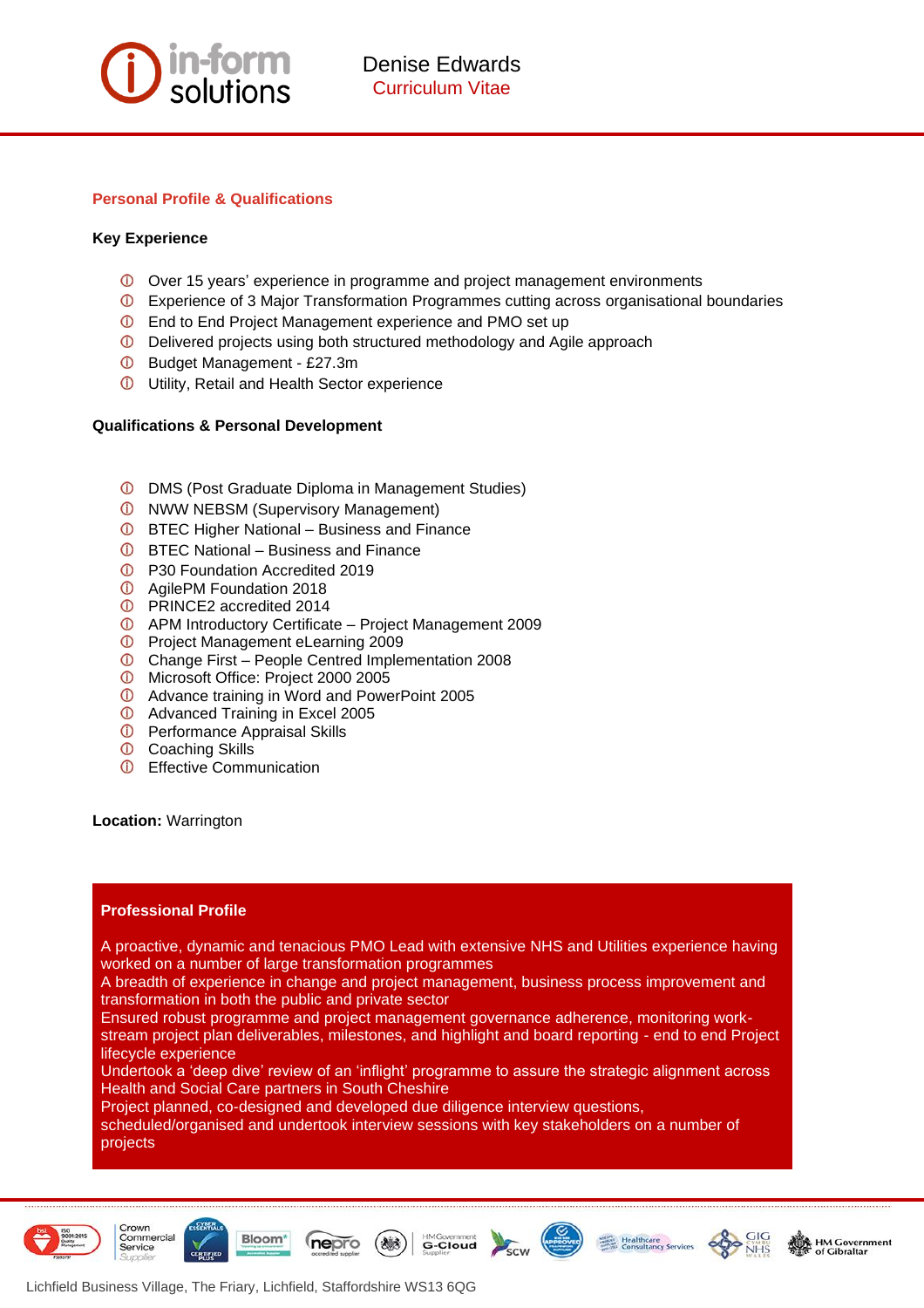

# **Employment History:**

### **Jul 21 – Present**

- **In-Form Solutions, Project Manager – Cheshire and Merseyside Transforming Care Programme**
	- Supporting CCGs with the delivery of the LeDeR Programme; reviewing and delivering new governance and delivery arrangements from CCGs to ICS
	- $\odot$ Supporting the delivery of the Annual Health Check Programme
	- $\bullet$  Supporting initiatives that improve the quality of care for people living with a learning disability and/or autism within community and residential setting

### **Jan 21 – Jun 21:**

### **Custerian Ltd, Business Analyst**

- $\overline{0}$  Current state mapping across a global organisation 21 virtual workshops
- Development of journeys and personas; client, supplier and colleague including pain points
- **D** Data Analysis and identifying system and process improvement opportunities
- Development of harmonised 'To Be' processes and SOPs in progress

### **April 20 – Jun 21:**

# **St Helens CCG & St Helens and Knowsley Trust**

### **Project Officer - Community BI Requirements Development**

- **C** Provision of project planning and management of the project
- Designed the BI Data Collection Template for Commissioners
- **D** Designed workshop events and materials
- Co-ordinated virtual workshops for 20 services
- **D** Produced a Directory of Community BI Current and Future requirements
- **D** Producing Highlight Reports

Other projects include:

- **D** PMO Support Think NHS111 First
- Lead Facilitator Rapid and Fast track Discharge Process Review/Improvement Implementation Planning
- Lead Facilitator Redeployment Hub Review/Lessons Learned
- **D** PowerBI Reporting Transition Project

#### **Jan 2020 – Mar 20: St Helens and Knowsley Hospital Trust Project Officer – In housing of Community District Nursing**

**D** Provision of Project Planning and Management, governance adherence, risk and issues management, due diligence coordination and the servicing of Task and Finish Groups. Supporting the delivery of mobilisation plans for 180+ staff. Highlight Reporting.

### **Jun 2019 – Mar 20: St Helens CCG Project Officer – Community Transition Programme**

Provision of Project Planning and Management, governance adherence, risk and issues management, due diligence coordination and the servicing of Project Transition Board and Task and Finish Groups.

Supporting the delivery of mobilisation plans for three Trusts, spanning 3 CCGs and 100+ staff. Highlight Reporting.

### **Sep 2012 – Present: Primarily Integral Health Solutions PMO Lead/Consultant (Associate)**

Also undertook assignments for Custerian and Brightsweep crossed over between public and private sector organisations

**HM Government** 

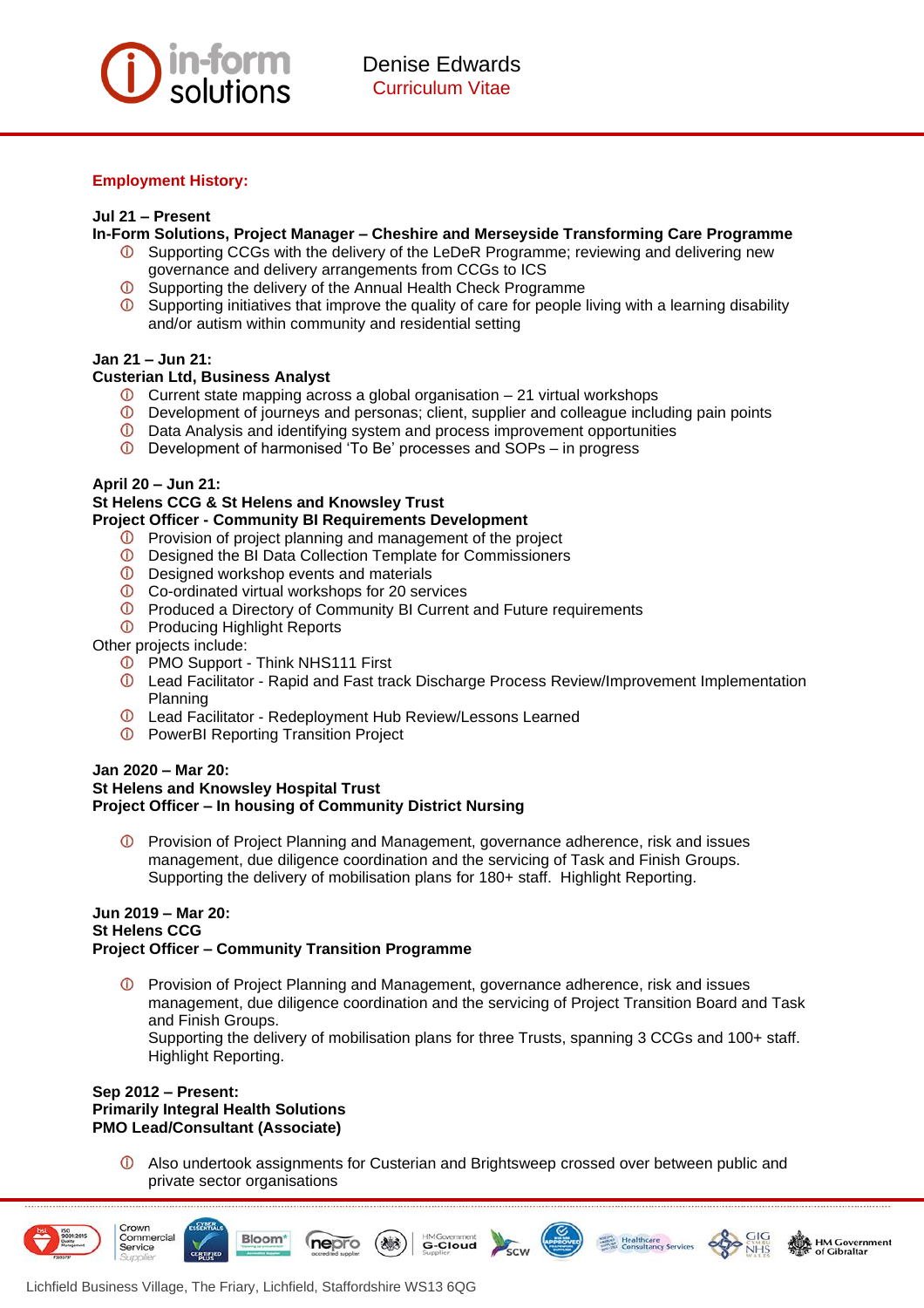

Projects/roles included (most recent assignments first, with some projects running concurrently):

## **Sept 18 – June 2019: Runcorn and Widnes Primary Care Networks Project Manager**

Planned and supported the delivery of Rapid Improvement Cycles for first Chronic Disease area across both Networks in order to develop future Blueprints

### **Jun 2018: St Helens and Knowsley Trust Project Manager**

Reviewed CQUINs and set up Quality Indicator reporting processes for 18/19

#### **Oct 2017 – May 2018: Centene UK (Integrated Care System Phase 3 - Greater Nottingham) PMO Lead and CUR Work-stream Support**

- The programme consisted of 25 work-streams, managed by 13 internal Leads facing off to their Greater Nottingham client counterparts
- Provided robust programme and project management by monitoring work-stream project plan deliverables, milestones and highlight reporting quality assurance
- Centrally managed project definition change control, risk and issues, stakeholder readiness and information requests
- **D** Provided guidance to Project Managers to ensure governance embedded
- Primarily supported the CUR work-stream which included arranging internal 'market engagement' events, supported the production of materials to communicate the case for change; FAQ's, Patient journeys, Trust Summaries, Pros and Cons of various models

### **Sep 2017 – Oct 2017: Trafford CCG PMO Lead (CHC Review)**

Planned and coordinated CHC High Cost Case review, calculated potential savings and codeveloped final report with the Clinician

# **Jan 2017 – Dec 2017: NHS England Project Manager Genetics Procurement**

- **D** Project managed the Genetics Finance and Activity Data Collection exercise for benchmarking, liaised and supported stakeholders, managed data returns and queries, set up 'telephone surgeries', development of FAQs and quality assurance sessions, production of Highlight and Board Reports and input into Stage Gate preparations and presentations
- Managed risks and issues, facilitated data reporting 'cuts' in line with Client's needs
- Liaised with Third party subject matter experts to define future Test Lists for procurement

**G-Cloud** 

### **Aug 2016 – Nov 2016: Hartlepool and Stockton CCG PMO Lead (CHC Review)**

**C** Planned and coordinated CHC High Cost Case review

nepro

# **Jul 2016 – Mar 2017: Centene UK (Greater Nottingham)**









**Bloom**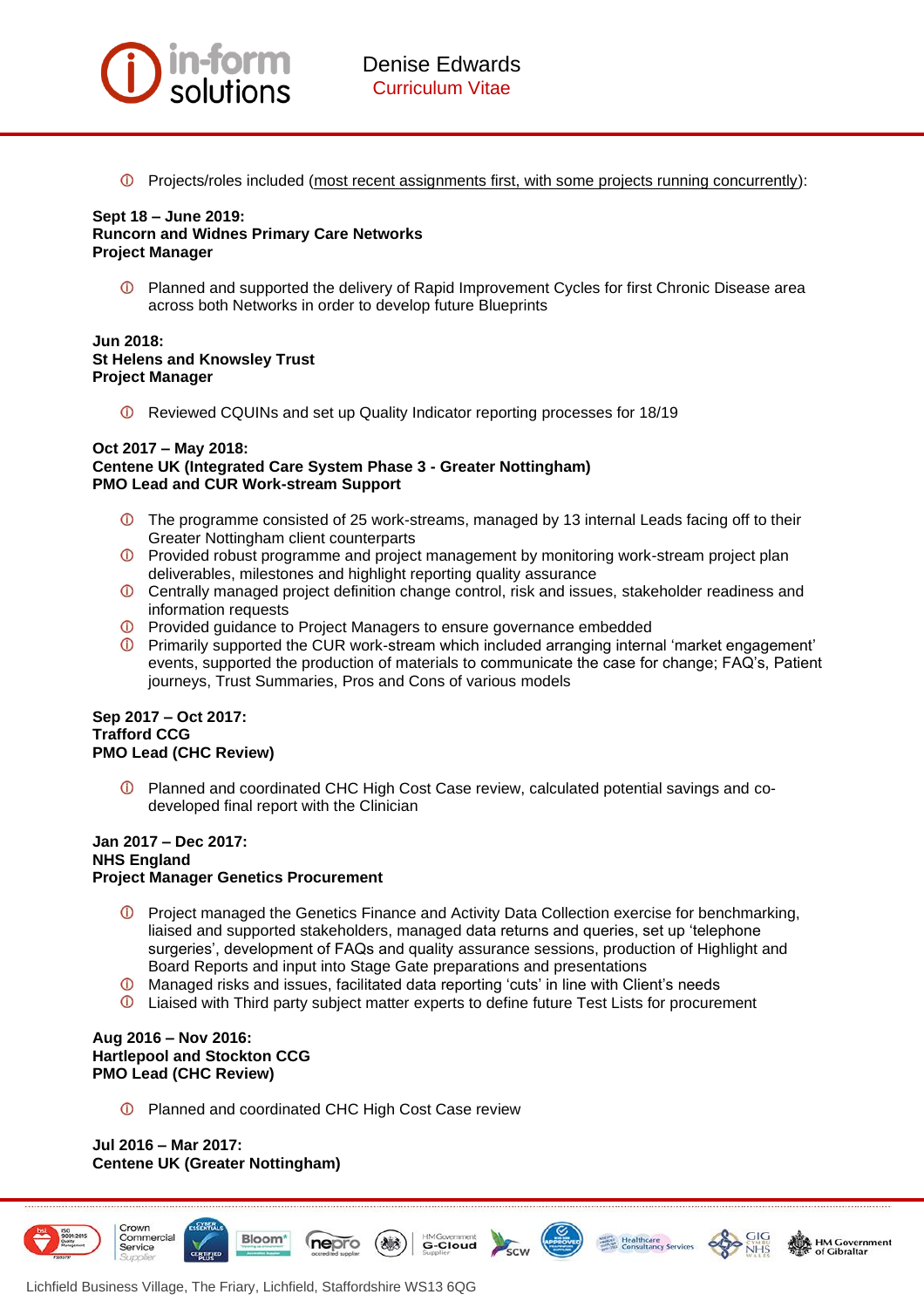

# **PMO Lead/Clinical Utilisation and Patient Pathways Work-stream Team Integrated Care System Phase 2**

- **D** Provided specialist project support to the NHS and Local Authorities to improve the coordination of care for patients in Greater Nottingham
- $\bigcap$ Planned, managed and supported the execution of the work-stream activities
- **D** Dealt with stakeholder management
- **D** Produced weekly Highlight Reports, undertook 'as is' diagnostic interviews, facilitated workshops and feedback sessions
- Organised system demonstrations and gathered/documented systems requirements
- **O** Supported the production of the Final Report

#### **May 2015 – Mar 2018: NHS England PMO Manager/Communications Lead (Clinical Utilisation Review (CUR)**

- $\overline{O}$  Supported the Midlands, East of England and South Region Trusts and Hubs with the planning, procurement and implementation of CUR, tracking progress, reporting and managing risks and issues
- Regularly engaged with Hubs and provision of additional support and advice to Trusts with CQUIN negotiations as required
- Co-designed, developed and delivered CUR CQUIN training to Supplier Managers
- **D** Developed quarterly Newsletters and Case Studies
- **C** Administered the CUR Extranet site

**Jun 2016: Home Retail Group Business Analyst** 

**May 2016: United Utilities Business Analyst**

## **Sep 2015 – Dec 2015: NHS England PMO/Business Analyst (Lancashire and South Cumbria Oncology Service Review)**

- Project planned, co-designed and developed due diligence interview questions, organised/scheduled and undertook interview sessions with key stakeholders
- **C** Co-designed and supported workshops
- **C** Supported the production of Final Report

## **Jan 2015 – Apr 2015: NHS South Cheshire CCGs PMO/Business Analyst (Connecting Care Review)**

- $\mathbb O$  Undertook a 'deep dive' review of an 'inflight' programme to assure the strategic alignment across Health and Social Care partners in South Cheshire
- Project planned, co-designed and developed due diligence interview questions, scheduled/organised and undertook interview sessions with key stakeholders
- $\odot$ Supported the production of Final Report which included Recommendations, a 90-day reprioritisation and activity realignment plan and presentation to the client

#### **Jun 2014 – Aug 2015: (South Cheshire and Wirral CCGs) PMO Manager and Work-Stream Lead**









Lichfield Business Village, The Friary, Lichfield, Staffordshire WS13 6QG

**Bloom** 

nepro